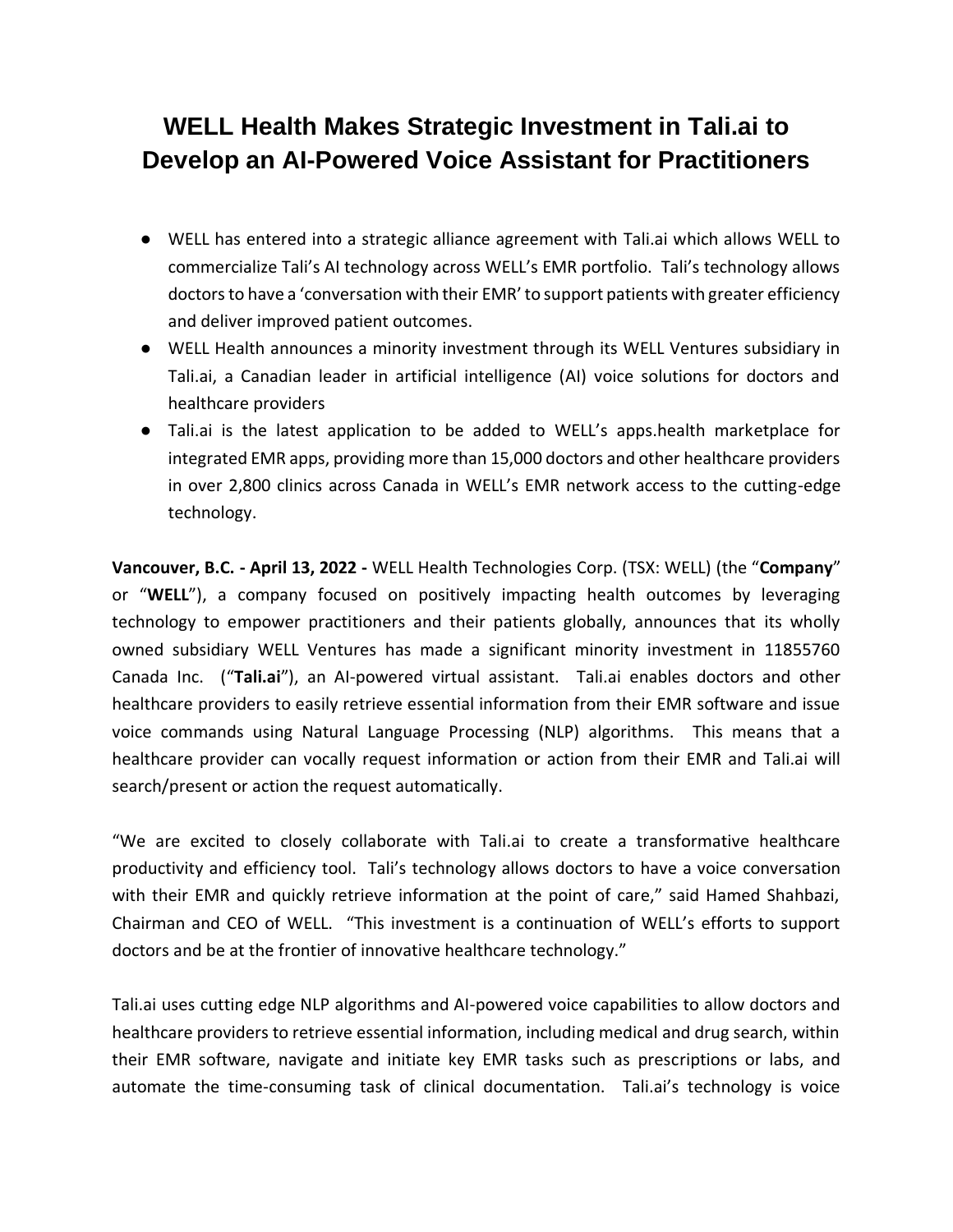enabled, evidence-based, and compatible with any professional EMR that provides for programmatic integration.

"We're thrilled to join the WELL ecosystem through this investment and strategic partnership," said Mahshid Yassaei, founder and CEO of Tali.ai. "WELL's position as the Canadian leader in digital patient engagement aligns extremely well with our mission to enhance and support the day-to-day tasks of doctors and healthcare providers through technology solutions."

This partnership enhances both Tali.ai and WELL's overarching mission to positively impact patient-first health outcomes by leveraging pioneering technology to empower and support doctors and other healthcare practitioners. WELL Ventures has a mandate to invest in exceptional leaders, entrepreneurs and businesses supporting the global digital health ecosystem, with an emphasis on advancing innovative digital health initiatives in Canada. WELL Ventures has a defined focus on all aspects of the digital health ecosystem with a keen focus on practitioner enablement tools and technologies.

Amir Javidan, WELL's Chief Operating Officer commented, "Leveraging voice as a new modality for interacting with the EMR can significantly magnify the output and impact of practitioners. This is a very exciting addition to WELL's practitioner enablement platform, in supporting both our own outpatient medical clinics and for our network of EMR customers' clinics."

An investment from WELL Ventures generally includes a strategic alliance or collaboration agreement that provides portfolio companies with access to WELL's own substantial technology and healthcare assets; as such, WELL and Tali.ai have established a five-year strategic alliance with the ability to cross license, resell and commercialize Tali.ai AI's technology across WELL's EMR portfolio. Tali.ai is the latest application to join WELL's apps.health ecosystem which enables more than 15,000 healthcare providers in over 2,800 clinics across Canada in WELL's EMR portfolio to connect and access new and pioneering solutions, like Tali.ai, which integrate securely and seamlessly into a clinic's EMR software.

WELL's app marketplace, apps.health, is a part of WELL's Digital Health Apps business unit, which is focused on the development of and investment in digital health applications. Its mission to connect healthcare professionals with technology solutions in digital health, allows technology companies and third-party application developers to work with WELL to promote and accelerate digital health innovation globally.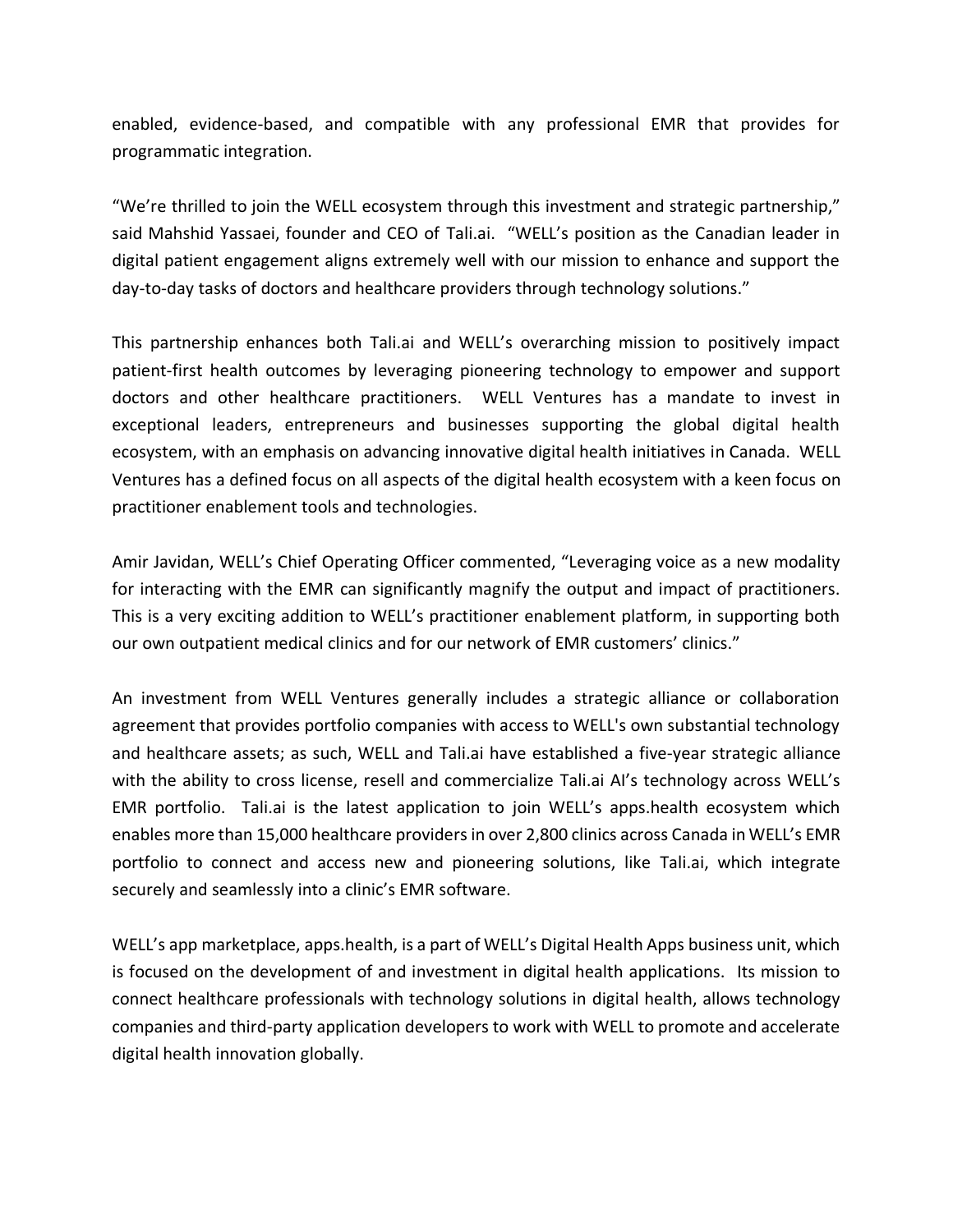WELL has already started beta testing early versions of the technology in WELL's own primary care clinics in British Columbia, Canada.

## **WELL HEALTH TECHNOLOGIES CORP.**

Per: "Hamed Shahbazi" Hamed Shahbazi Chief Executive Officer, Chairman and Director

## **About WELL Health Technologies Corp.**

WELL is a technology enabled healthcare company whose overarching objective is to positively impact health outcomes to empower and support healthcare practitioners and their patients. WELL has built an innovative practitioner enablement platform that includes comprehensive end to end practice management tools inclusive of virtual care and digital patient engagement capabilities as well as Electronic Medical Records (EMR), Revenue Cycle Management (RCM) and data protection services. WELL uses this platform to power healthcare practitioners both inside and outside of WELL's own omni-channel patient services offerings. As such, WELL owns and operates Canada's largest network of outpatient medical clinics serving primary and specialized healthcare services and is the provider of a leading multi-national, multi-disciplinary telehealth offering. WELL is publicly traded on the Toronto Stock Exchange under the symbol "**WELL**" and is part of the TSX Composite Index. To learn more about the Company, please visit: [www.well.company](https://well.company/).'

## **About Tali.ai:**

A graduate of the Next AI program in Toronto, Tali.ai is a powerful AI-powered virtual assistant for healthcare providers and information retrieval engine. Tali.ai's technology allows for doctors to ask their questions in natural language and get their answer back from their Electronic Medical Record (EMR) software or other trusted resource. Using cutting edge Natural Language Processing (NLP) algorithms to save healthcare providers time, Tali.ai is on a mission to give time back to the Doctor and empower them to deliver better patient experiences and outcomes at the point of care. To learn more about Tali.ai, please visit www.tali.ai

## **Forward-Looking Information**

This news release may contain "Forward-Looking Information" within the meaning of applicable Canadian securities laws, including, without limitation: information regarding Tali.ai's successful